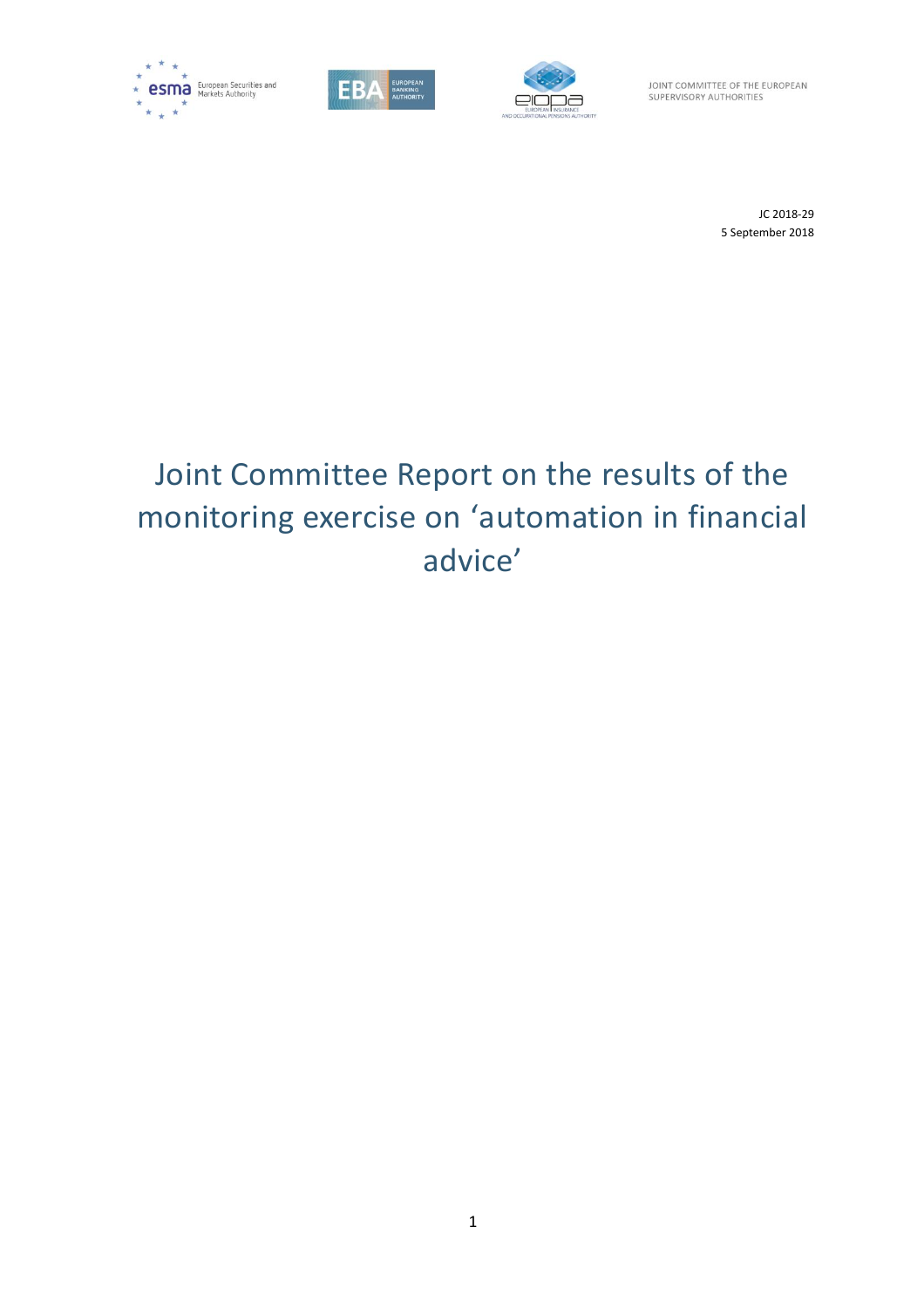





## **CONTENTS**

| <b>List of acronyms</b>                                                                                                  | 3              |
|--------------------------------------------------------------------------------------------------------------------------|----------------|
| <b>Management summary</b>                                                                                                | $\overline{a}$ |
| <b>Background</b>                                                                                                        | 5              |
| Section A - Summary of the recent sectoral work carried out by the ESAs in the area of<br>automation in financial advice | 7              |
| <b>Section B - Results of the monitoring exercise</b>                                                                    | 9              |
| <b>Conclusions</b>                                                                                                       | 14             |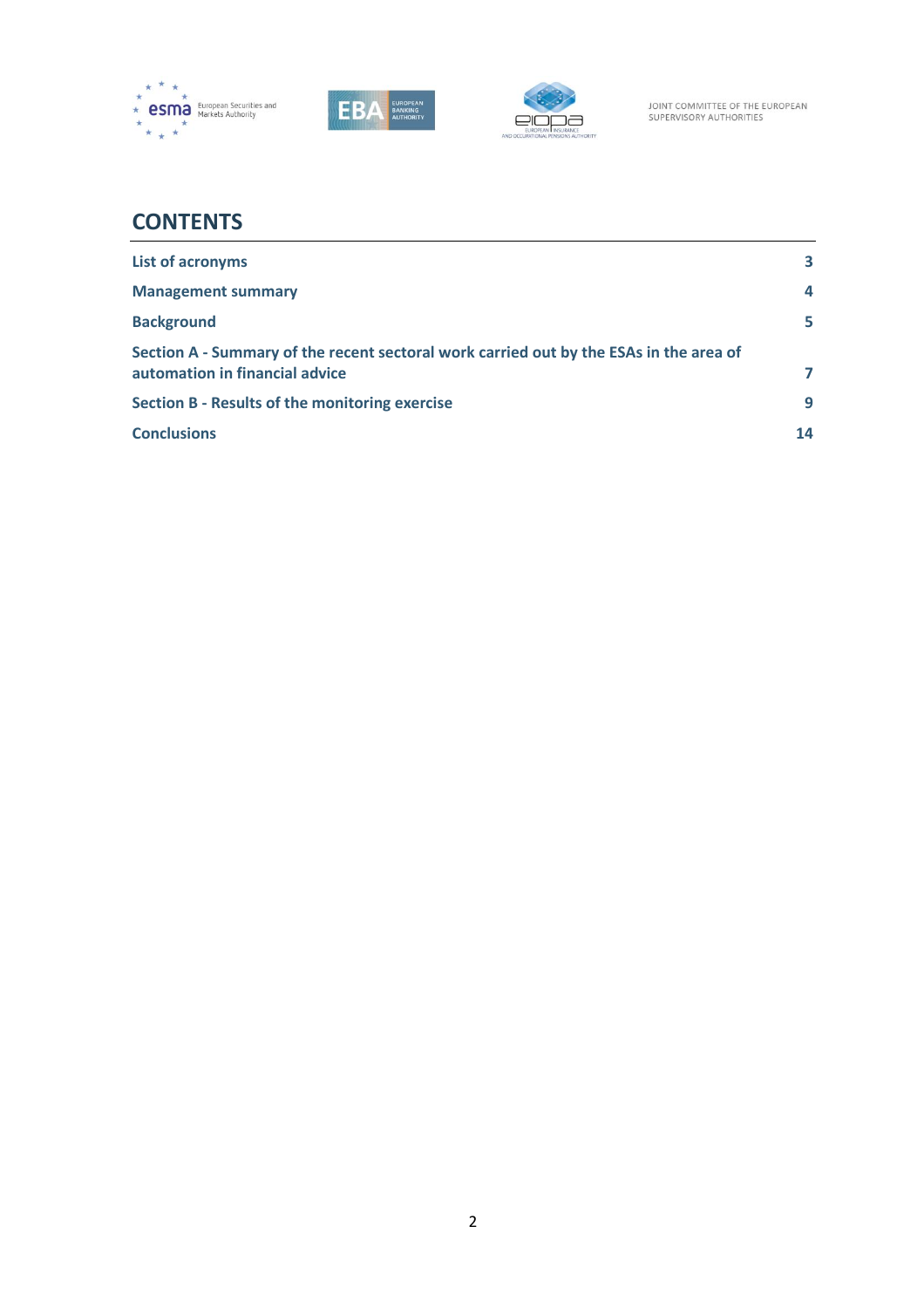





JOINT COMMITTEE OF THE EUROPEAN<br>SUPERVISORY AUTHORITIES

# <span id="page-2-0"></span>List of acronyms

<span id="page-2-1"></span>

| ACPR          | Autorité de Contrôle Prudentiel et de Résolution        |
|---------------|---------------------------------------------------------|
| AMF           | Autorité des Marchés Financiers                         |
| AML           | Anti-Money Laundering                                   |
| <b>BaFin</b>  | Bundesanstalt für Finanzdienstleistungsaufsicht         |
| <b>BdE</b>    | Banco de España                                         |
| <b>CBI</b>    | <b>Central Bank of Ireland</b>                          |
| <b>CFD</b>    | <b>Contract For Difference</b>                          |
| <b>CFT</b>    | <b>Combatting Financial Terrorism</b>                   |
| <b>CSSF</b>   | Commission de Surveillance du Secteur Financier         |
| DP.           | <b>Discussion Paper</b>                                 |
| EBA           | <b>European Banking Authority</b>                       |
| <b>EIOPA</b>  | European Insurance and Occupational Pensions Authority  |
| ESA.          | <b>European Supervisory Authority</b>                   |
| <b>ESMA</b>   | <b>European Securities and Markets Authority</b>        |
| <b>ETF</b>    | <b>Exchange-Traded Funds</b>                            |
| <b>FCA</b>    | <b>Financial Conduct Authority</b>                      |
| <b>FMA</b>    | Finanzmarktaufsicht                                     |
| <b>FSMA</b>   | <b>Financial Services and Markets Authority</b>         |
| <b>GDPR</b>   | <b>General Data Protection Regulation</b>               |
| <b>IDD</b>    | <b>Insurance Distribution Directive</b>                 |
| JC            | Joint Committee                                         |
| <b>MiFID</b>  | Markets in Financial Instruments Directive              |
| <b>MiFIR</b>  | Markets in Financial Instruments Regulation             |
| <b>MNB</b>    | Magyar Nemzeti Bank                                     |
| NCA.          | <b>National Competent Authority</b>                     |
| <b>PRIIPS</b> | Packaged retail and insurance-based investment products |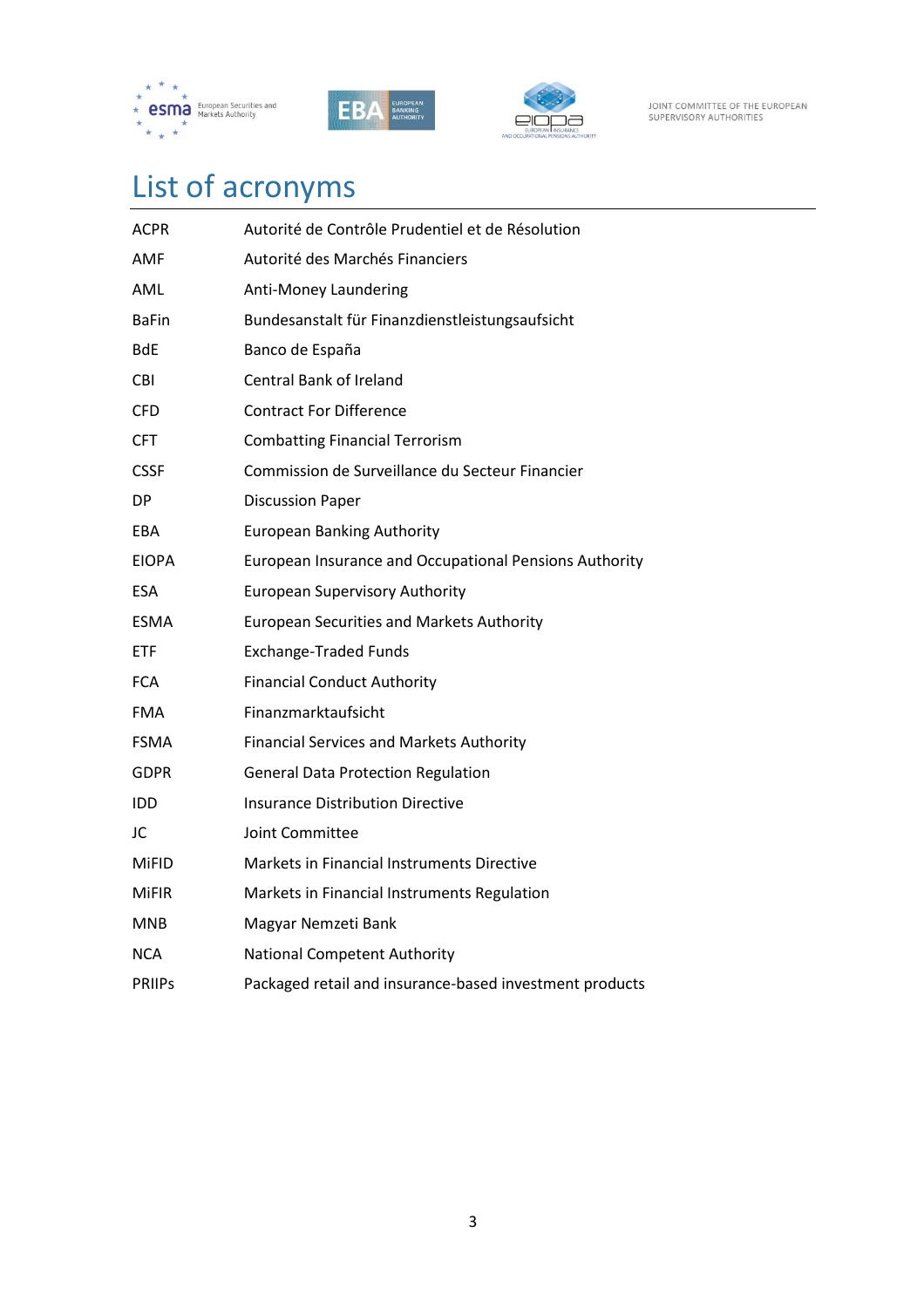





## Management summary

- 1. Following the publication of the 2015 JC Discussion Paper (DP) on Automation in Financial Advice and the 2016 Report on the same topic, a new analysis has now been done, through a survey with national competent authorities (NCAs), on the evolution of 'automation in financial advice' in the securities, banking and insurance sectors over the past two years.
- 2. The analysis shows that while the phenomenon of automation in financial advice seems to be slowly growing, the overall number of firms and customers involved still seems to be quite limited.
- 3. The risks and benefits of this phenomenon, which had originally been identified by the ESAs in the development of the DP and related Report, have largely been confirmed by NCAs and seem to be still valid.
- 4. In terms of emerging business models, it appears that these kind of automated services are being offered, through partnerships, by established financial intermediaries, rather than by pure FinTech firms and while some new trends seem to emerge (such as the use of Big Data, chatbots and extension to a broader range of products) there seems to have been no substantial change to the overall market since the publication of the ESA Report in 2016.
- 5. Considering the results of the analysis, in terms of limited growth of the phenomenon and lack of materialisation of the identified risks, no immediate ESAs action appears to be necessary. A new monitoring exercise will be done if and when the development of the market and market risks warrant this work.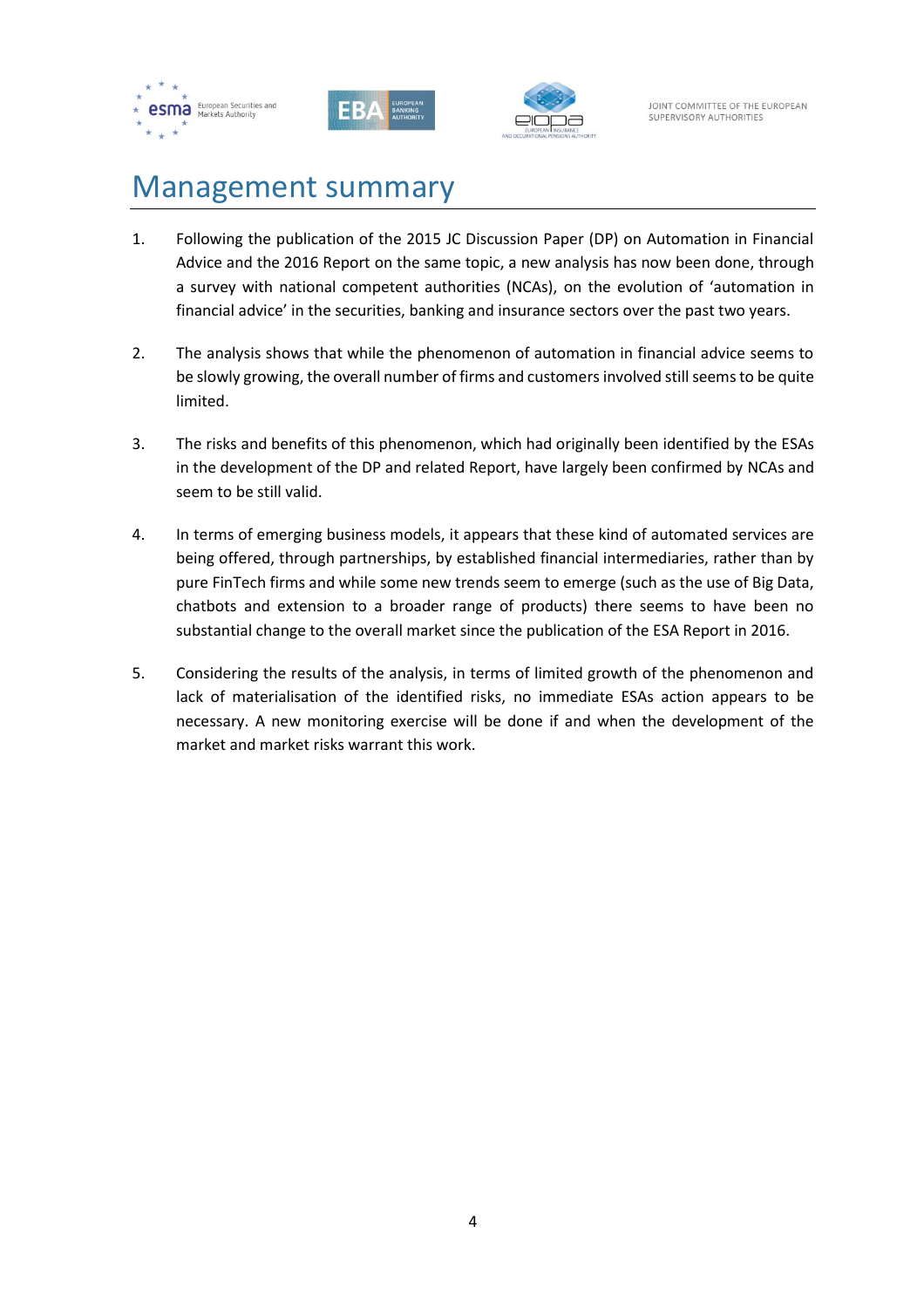





## <span id="page-4-0"></span>Background

- 1. On 4 December 2015, the three European Supervisory Authorities (EBA, ESMA and EIOPA) published a Discussion Paper (DP) on Automation in Financial Advice (JC 2015 080), which described the phenomenon whereby advice is provided to consumers without, or with little, human intervention and providers rely instead on computer-based algorithms and/or decision trees.
- 2. The DP was aimed at assessing what, if any, regulatory and/or supervisory action is required in response to this phenomenon. To that end, the DP presented the risks and potential benefits of this innovation to consumers and financial institutions, sketched the potential evolution of this innovation, and asked stakeholders for their views on the accuracy of this preliminary assessment.
- 3. The ESAs received 68 submissions in response to the DP from a wide variety of stakeholders, including trade associations, individual firms, consumer associations, and other interested parties.
- 4. A Report was published on 16 December 2016 (2016 Report) presenting the conclusions of the assessment on automation in financial advice.
- 5. In the DP, the ESAs identified benefits of automated advice to consumers and financial institutions in respect of:
	- reduced costs for both customers and financial institutions;
	- easy access to more products and services to a wider range of consumers and wider client base for financial institutions; and
	- improved quality of the service provided.

Having assessed the referred responses to the DP, the 2016 Report concluded that the benefits of automated advice that had been identified in the DP were accurate but might not yet be fully realized or be subject to additional caveats, due to the early stage of the development of the phenomenon.

- 6. In the DP, the ESAs identified risks of automated advice to consumers and financial institutions in respect of:
	- consumers having limited access to information and/or limited ability to process that information;
	- flaws in the functioning of the tool due to errors, hacking or manipulation of the algorithm;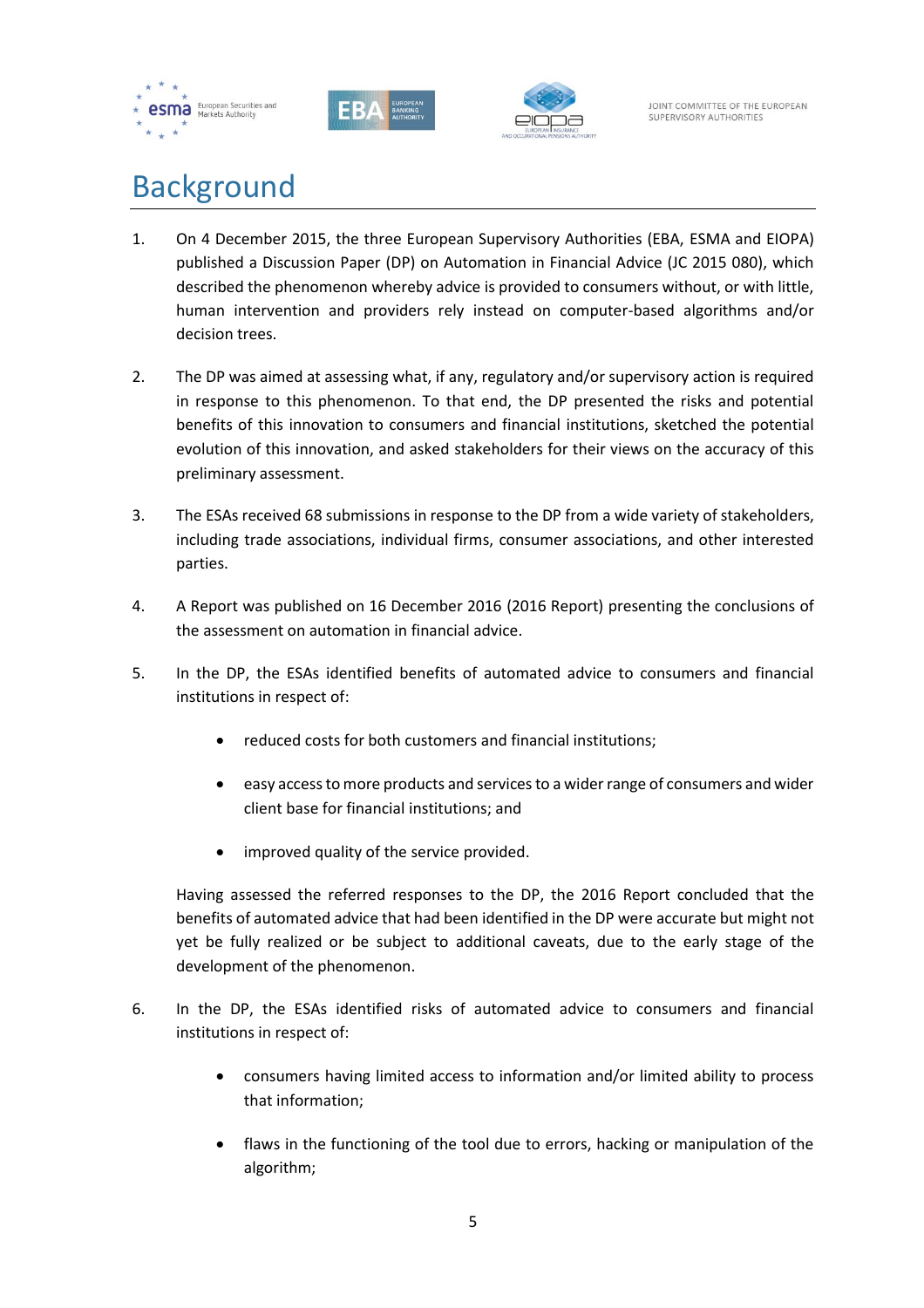

1





- legal disputes arising due to unclear allocation of liability; and
- the widespread use of automated tools.

The 2016 Report concluded that the identified risks were also accurate, but the likelihood and impact of the materialisation of these risks can vary substantially.

- 7. The 2016 Report also concluded that the proliferation of automated advice, often referred to as robo-advice, was still at an early stage and the phenomenon was not equally present across the insurance, banking and investment sectors, having  $-$  at the time  $-$  a greater prominence in the investment sector.
- 8. Finally, the 2016 Report noted that several EU laws and regulations already apply to automated advice and can address the risks identified and that no cross-sectoral regulatory or supervisory actions were needed.
- 9. When finalising the 2016 Report, the ESAs agreed to monitor this phenomenon given its growth potential. In line with this decision an analysis was conducted on the evolution of 'automation in financial advice' in the three sectors since the publication of the 2016 Report. This monitoring exercise also included a separate section on the automation of the service of 'portfolio management' that was not covered in the original work.<sup>1</sup>
- 10. This Report presents the results of the monitoring activity and is structured as follows:
	- Section A sets out a brief summary of the recent sectoral work carried out by the ESAs in the area of automation in financial advice.
	- Section B sets out the main results of the monitoring exercise on the evolution of the market in automation in financial advice and related regulatory/supervisory activities in the different Member States/sectors.

<sup>&</sup>lt;sup>1</sup> 'Portfolio management' according to Article 4(1)(8) of MIFID II means "managing portfolios in accordance with mandates given by clients on a discretionary client-by-client basis where such portfolios include one or more financial instruments".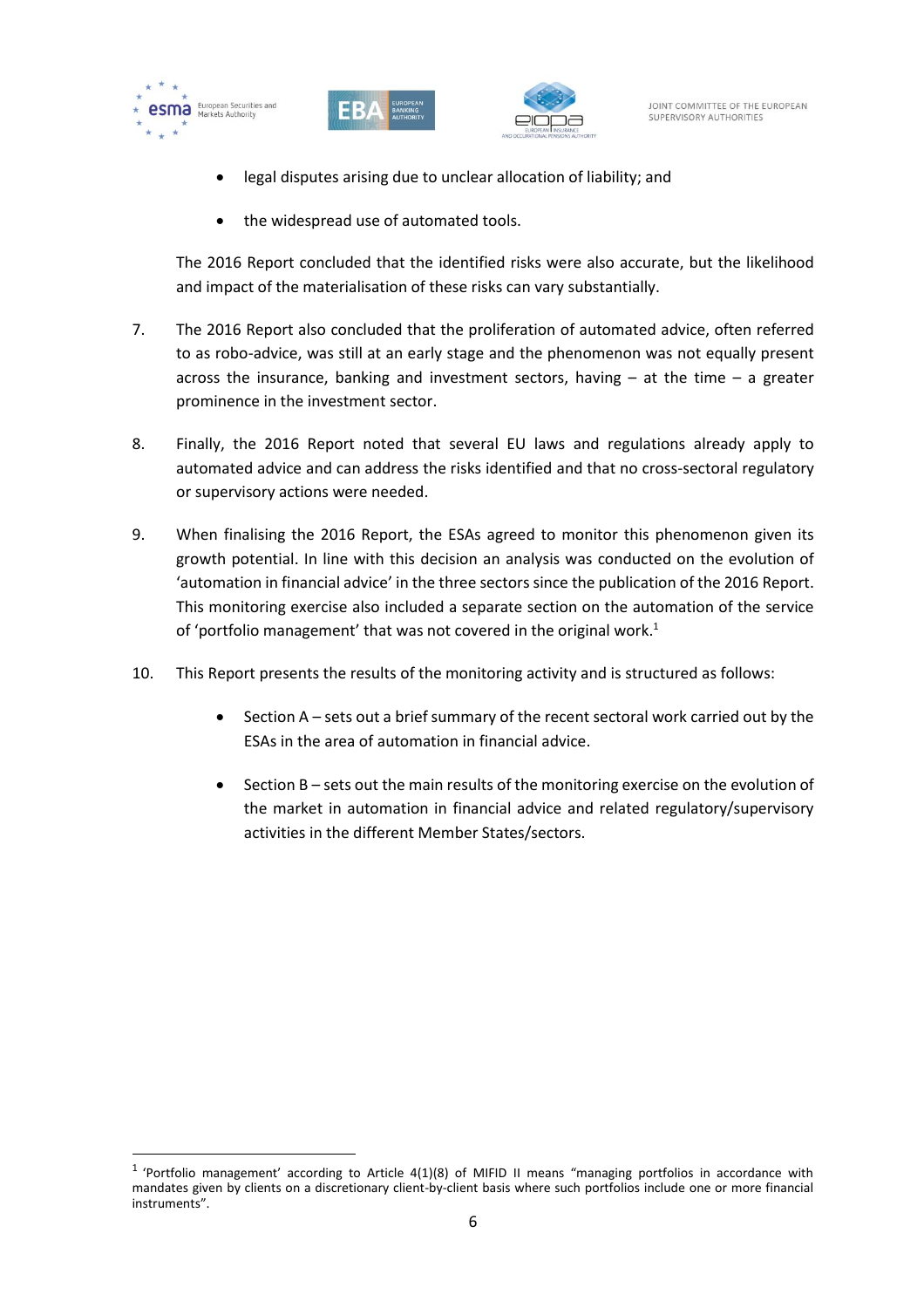





# <span id="page-6-0"></span>Section A - Summary of the recent sectoral work carried out by the ESAs in the area of automation in financial advice

### ESMA

- 11. In July 2017, ESMA published a Consultation Paper with proposed draft guidelines which confirm and broaden the existing ESMA MiFID I guidelines on suitability, issued in 2012. The new guidelines consider - amongst other things - technological developments of the advisory market and notably the increasing use of automated or semi-automated systems for the provision of investment advice or portfolio management. When developing the guidelines, three main areas where specific needs of protection may occur have been identified:
	- The information that should be provided to clients on the investment advice and portfolio management services when these services are provided through an automated tool (this concerns both what information should be provided and how information should be illustrated to clients);
	- The assessment of the suitability (with particular attention to the use of online questionnaire with limited or without human interaction);
	- The organisational arrangements that firms should implement when providing robo-advice.
- 12. The Final Report with the finalised guidelines has been approved by the ESMA Board of Supervisors and has been published on the ESMA website on 28 May 2018<sup>2</sup>.

### EBA

- 13. On 15 March 2018, the EBA published its Roadmap on FinTech, setting priority areas of work for 2018 and 2019<sup>3</sup>. The Roadmap was preceded by a Discussion Paper that the EBA published on 4 August on its approach to FinTech where respondents expressed their views that the EBA should engage on the topic of automation in advice. The Roadmap identified as priority areas of work the following 6: (i) authorisations and regulatory perimeter issues; (ii) regulatory sandboxes and innovation hubs; (iii) impact on business models, prudential risks and opportunities; (iv) cybersecurity; (v) consumer and conduct issues; and (vi) AML/CFT.
- 14. Based on the roadmap, the EBA is currently conducting work, amongst others, on the analysis of prudential risks and opportunities arising from FinTech for Credit Institutions, Payment Institutions and E-money Institutions that supervisors need to take into account when

<sup>2</sup> See ESMA35-43-748.

<sup>3</sup> <https://www.eba.europa.eu/-/eba-publishes-its-roadmap-on-fintech>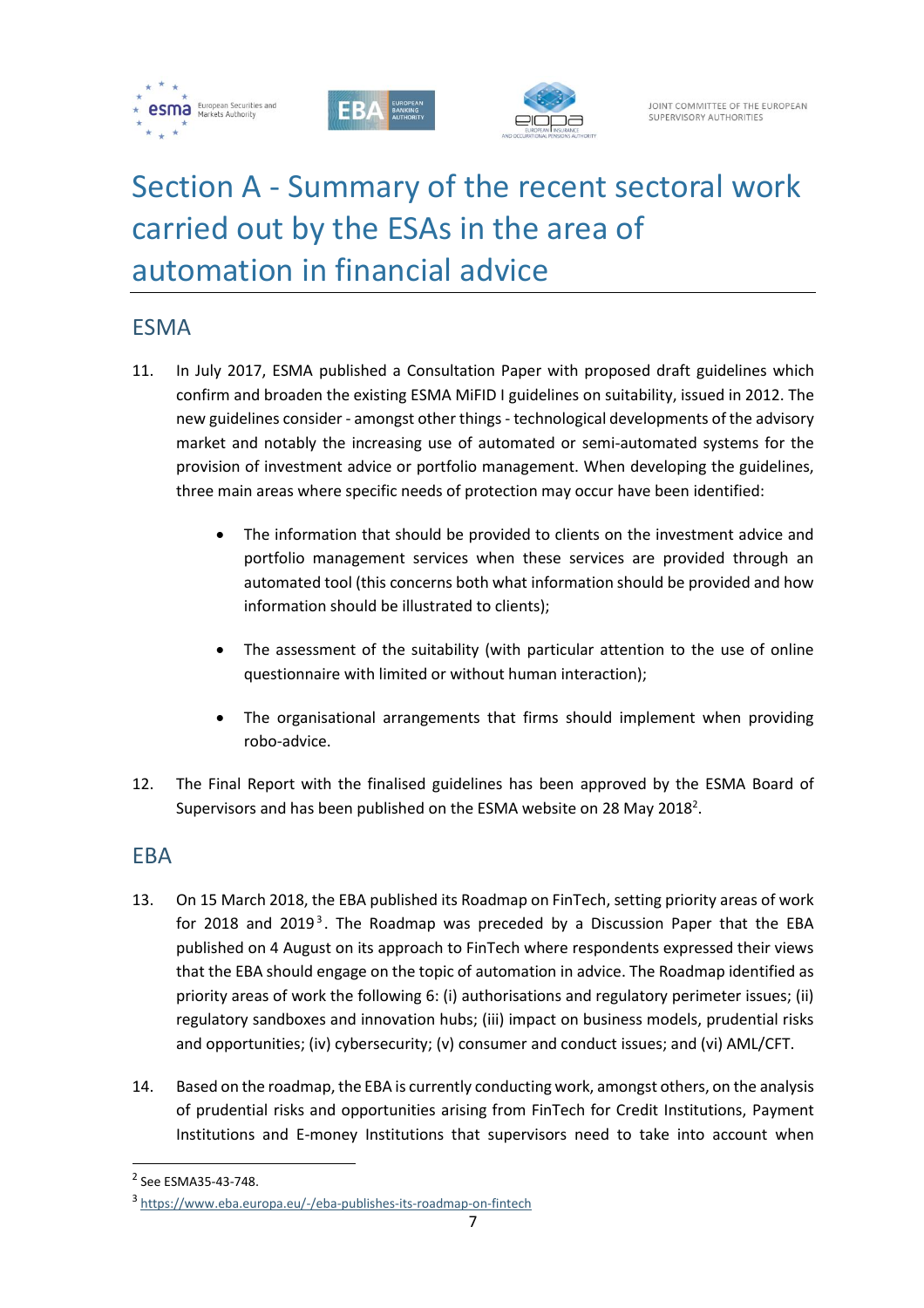





conducting their supervisory work. The work is being carried out by selecting and analysing seven use cases, one of which is automation in advice. A publication of a Report is foreseen by summer 2018.

### EIOPA

15. There are two EIOPA deliverables to date and one upcoming thematic review that can be seen as related to automation in financial advice.

Firstly, EIOPA Opinion on sales via the Internet of insurance and pension products<sup>4</sup> where EIOPA recommended that NCAs take the necessary and proportionate supervisory actions to ensure that online distributors comply with a duty of advice, if such a duty exists in national law or when sales are so promoted. NCAs should also make sure that customers are provided with appropriate information on the selling process of the online distributor with a view to avoiding unsolicited, or mistakenly concluded, contracts.

Secondly, EIOPA's Report on Good Practices on Comparison Websites<sup>5</sup> which outlines good practices concerning online comparisons of insurance products. The report outlines good practices for websites that compare insurance products. The Report gives guidance on the following topics: information about the comparison site itself, the market coverage of the site, how the site deals with conflicts of interest, the criteria used to make the ranking of providers and products, and the presentation and the frequency of updating the information. EIOPA considers it, for example, good practice for a comparison website to

- give clear and easy-to-find information about who to contact with complaints about the products purchased via the website;
- disclose those providers with whom a comparison website has a commercial, contractual or ownership relationship;
- present clearly and in detail main features and characteristics of products, insurance cover and limitations;
- not use price as the sole criterion for comparison and provide the user with the final premium and details of all fees and charges;
- communicate in a clear and simple language, avoiding jargon and unnecessary technical terms.

This year EIOPA is planning to carry out a thematic review on Big Data, seeking to gather empirical evidence on the use of Big Data in areas such as pricing, underwriting, claims management, sales and/or marketing. The thematic review will analyse the benefits and potential risks to fair treatment of consumers, including assessing the boundaries of potential

<sup>4</sup> See EIOPA-BoS-14/198.

<sup>&</sup>lt;sup>5</sup> See EIOPA-CCPFI-13/100.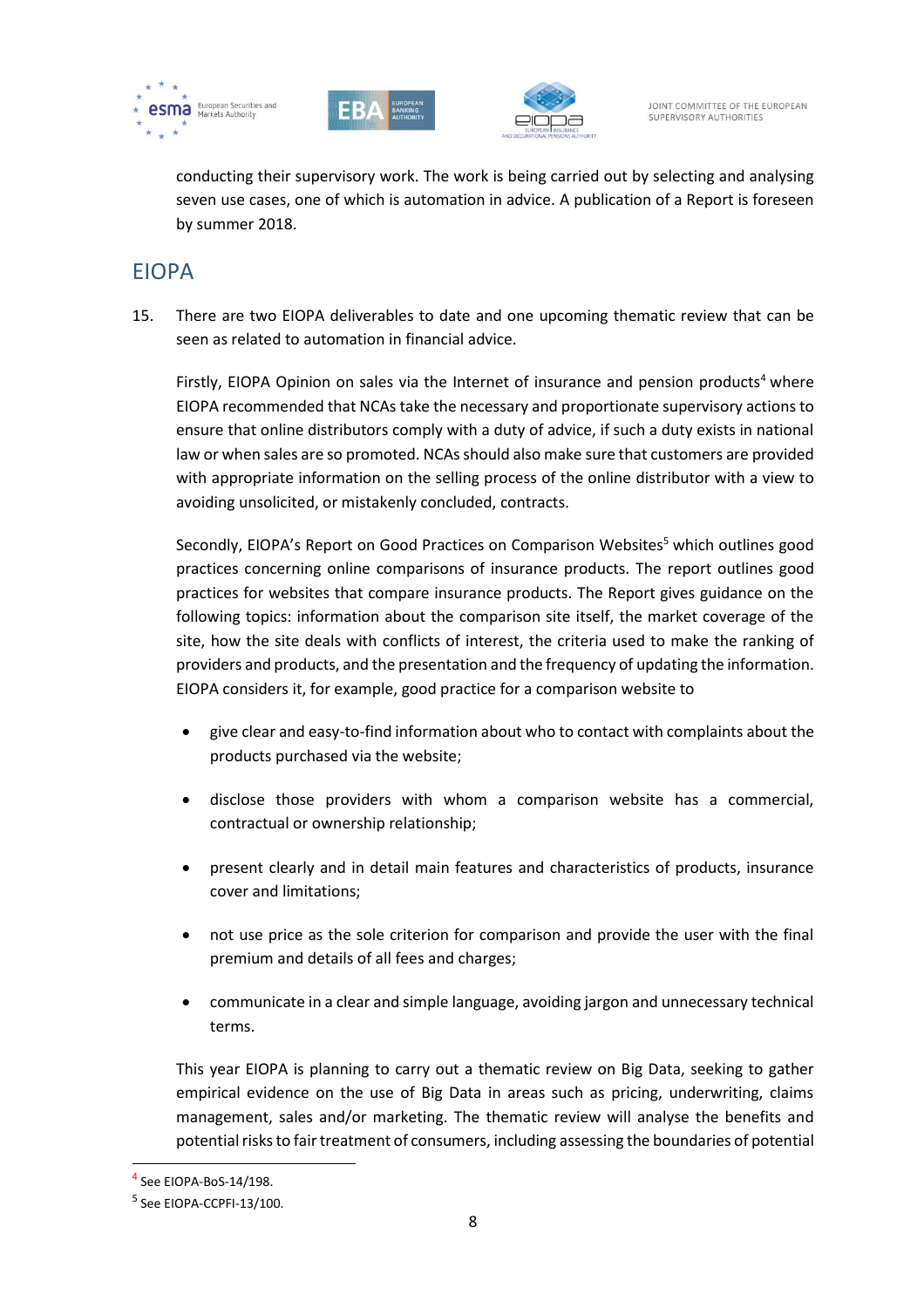





ethical and privacy issues arising from enhanced consumer profiling techniques and more granular risk assessments. It will also assess the impact of Big Data on the availability and affordability of insurance for consumers.

## <span id="page-8-0"></span>Section B - Results of the monitoring exercise

16. A follow-up survey on the evolution of "automation in financial advice"<sup>6</sup> in the securities, banking and insurance sectors was done in March 2018 with NCAs. The main findings of the survey are summarised below:

### Evolution of the market of automated financial advice tools

#### Changes incurred in the scale of the market

- 17. The responses from NCAs showed that the European market in 'automation in financial advice' seems to be growing, although not very rapidly. Precise figures are not available for all Member States, but the overall **scale of the market** appears to be still quite limited. However, there is some variation in the development of the sector across different Member States.
- 18. In terms of the development of automation in financial advice, while it appears that the phenomenon is still prevalently focused in the securities sector, some NCAs have however noted that insurance and banking products are being distributed through automated tools in their jurisdiction. In particular, with regard to the products offered:
	- Securities Several NCAs noted that intermediaries are mainly offering ETFs and mutual funds, AIFs, and for a few firms signal-following in CFDs
	- Insurance products Some NCAs noted that intermediaries are offering life insurance products; non-life insurance; travel insurance, foreign health insurance, car insurance, personal liability insurance, supplementary dental insurance, occupational disability insurance, pension products.
	- Banking products Few NCAs noted that intermediaries are offering mortgages and private loans.
- 19. The **level of concentration** of the market appears to be relatively high, although only limited data is available.

#### Changes in the use of these tools by consumers

 $^6$  For the purpose of the monitoring exercise, the survey covered tools which (i) are used directly by the consumer (clientfacing tools including 'hybrid' business models, under which the use of automated advice tools is combined with an element of human advice); (ii) Include an algorithm that uses information provided by the consumer to produce an output; and (iii) the output of the tool is, or is perceived to be, financial advice.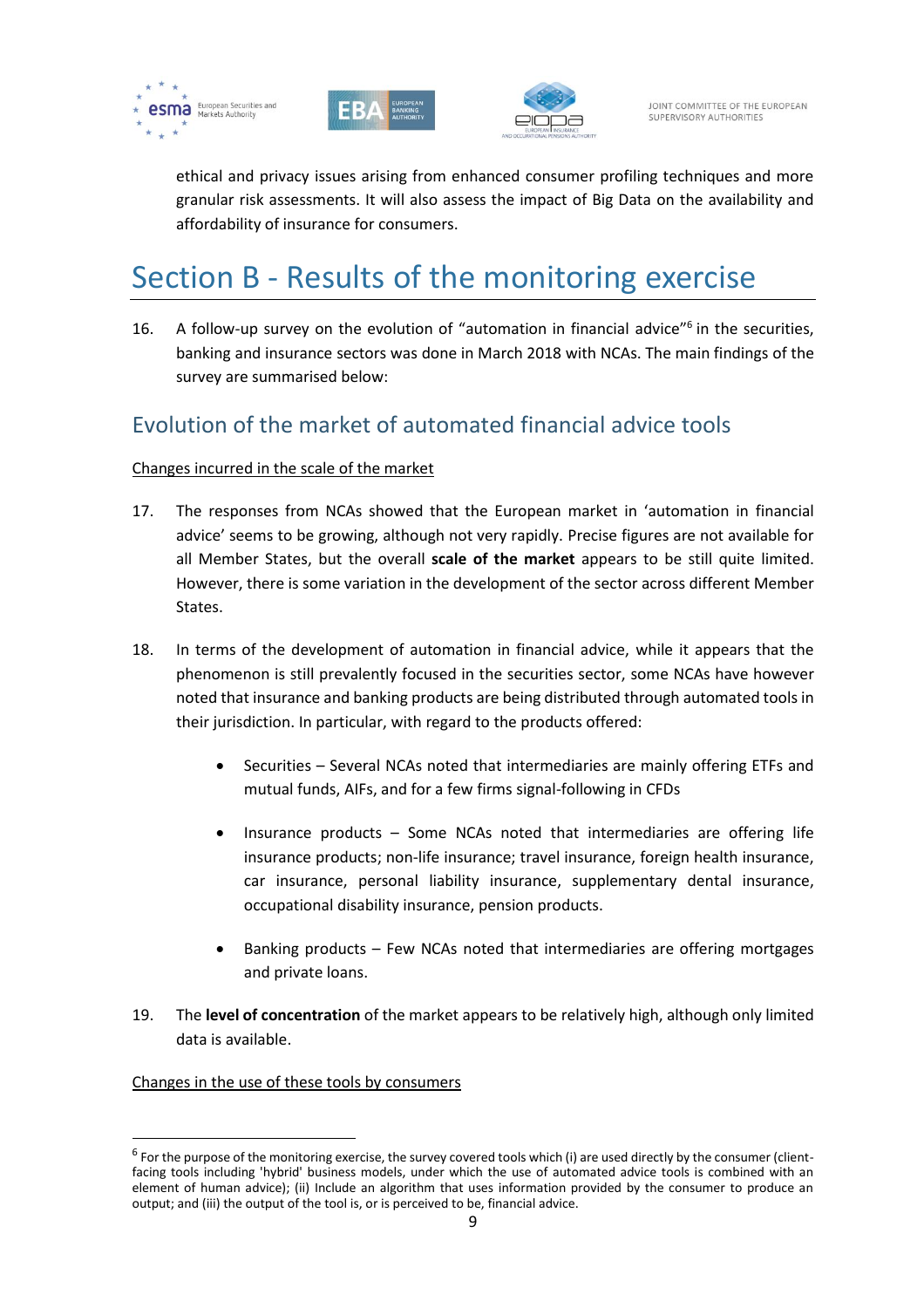





- 24. Very few NCAs were able to provide figures about the **number of clients** of automated financial advice or information concerning the **types of clients** using automated financial advice. From the results of the survey, it is therefore challenging to state if any significant changes have occurred in the use of automated advice tools by clients.
- 20. Information available on consumer complaints shows low figures relating to these services.

#### New business models that have emerged in the area of automated advice

- 21. With regard to **new business models** which are emerging in the different jurisdictions/sectors, some NCAs reported that:
	- partnerships are increasing between traditional financial intermediaries and FinTech firms as it is easier to attract clients for these services and to fulfil regulatory requirements;
	- some firms are using chatbots for customer service;
	- self-learning automated advice based on technologies which use artificial intelligence is being developed by some firms.

#### Identified barriers preventing the development of automation in financial advice

- 22. The main barriers identified by NCAs are:
	- a) **Cultural/psychological barriers** In particular some NCAs noted that lack of digital (financial) literacy of consumers may be considered one barrier to the development of 'robo-advice'. Consumers with low levels of (or without) digital (financial) literacy are less confident in the use of this tool (preferring face-to-face interaction) and the potential lack of trust of consumers may discourage financial institutions' investment on 'robo-advice'.
	- b) **Regulatory barriers** such as the complexity of existing applicable regulation, such as MiFID II/MiFIR, IDD, GDPR, PRIIPs (especially for smaller firms); the lack of "digital identity" and European harmonization between digital procedures for identity identification; the lack of a consistent legal definition of "advice" across the three sectors.
- 23. Furthermore, while it has not been identified as specific to the development of the phenomenon, it has been noted that (i) firms still find it challenging to correctly profile clients and understand their objectives when there is no face-to-face interaction; and (ii) in an online environment it can be a challenge to ensure that the customer understands both the advice and the features (such as the costs) of the product.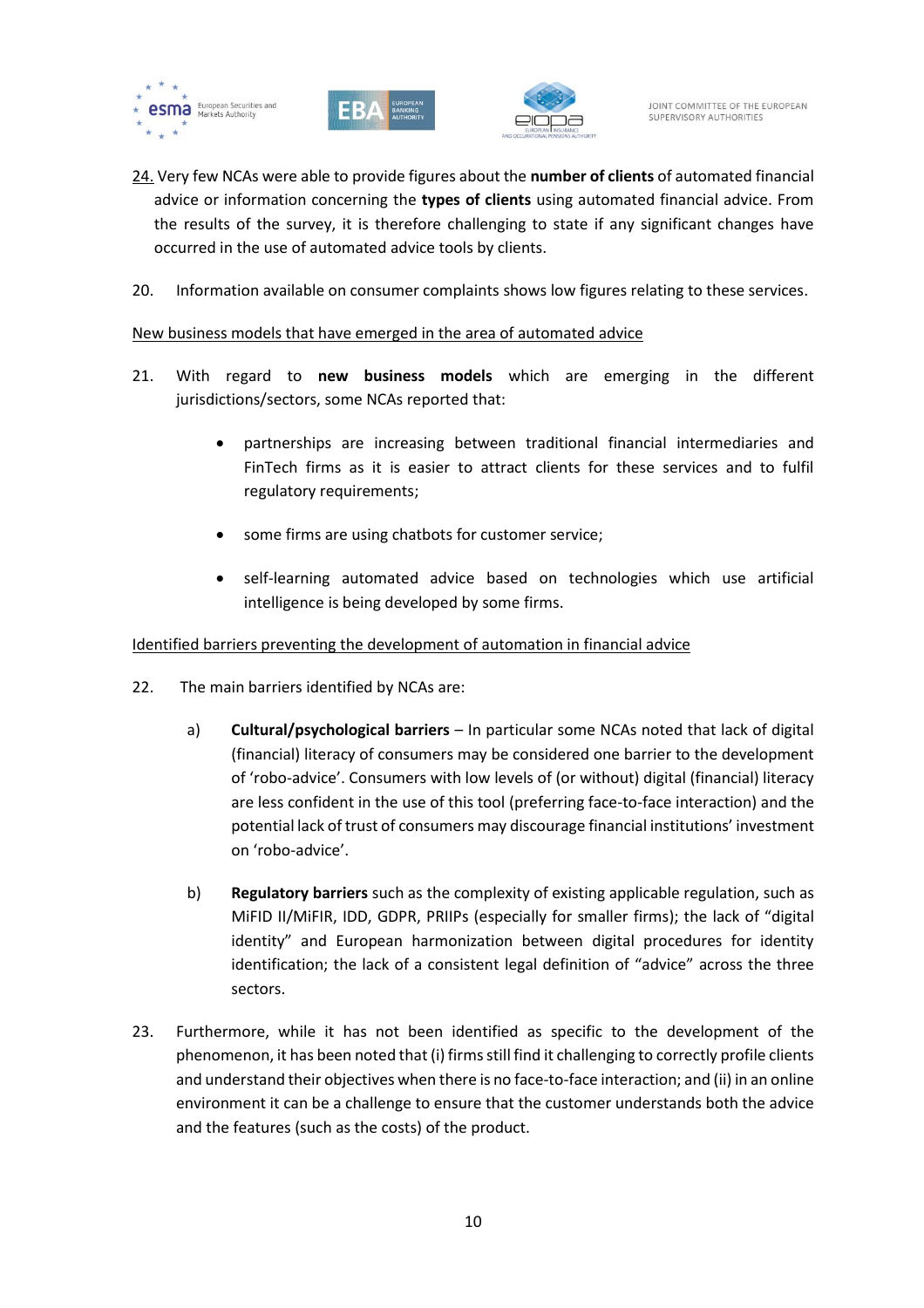

1





## Evolution of the national legislative framework and/or supervisory approach

#### Recent NCA supervisory activities with firms offering automated advice tools

- 24. Several NCAs noted that supervisory work has been carried out at national level in relation to automated advice, including: meetings, questionnaires, off-site analysis or on-site inspections and thematic reviews.
- 25. It is important however to note that other NCAs have stated that the supervision of these firms is carried out under the principle of technological neutrality and proportionality, within the common framework applied to all entities. These NCAs have not therefore reported specific activities performed in this area (although automated advice models are discussed as part of ordinary inspections, together with any other business model applied).

#### New domestic regulatory legislation covering automated advice tools

26. No NCA hasreported new domestic legislation covering automated advice. NCAs emphasized that under the "technology neutrality principle", consumers using automated advice tools should be equally informed and protected as when advised by a human adviser.

#### Information on other national initiatives taken on the topic of 'automation in financial advice'

- 27. Relevant initiatives mentioned by NCAs include the following:
	- In Austria, the FMA is currently carrying out a project focusing on financial market's digital strategy, capabilities and degree of digitalisation. The FMA will also launch a survey concerning digitalisation including automated advice in the insurance sector.
	- In France, ACPR and AMF work closely together to supervise robo-advisors and to provide the market with feedback about increasing automation practices. Indeed, robo-advisors fall usually into the remit of the two supervisory authorities, when they deal with life insurance products (ACPR's remit) and with financial instrument (AMF's remit). Firstly, both authorities have each set up a Fintech Innovation Hub in 2016: new players can call upon these teams to get views on the regulation of robo-advice. This single point of entry enables new players to incorporate regulatory requirements sooner. It also supports supervisory authorities to anticipate better market developments. Indeed, the majority of active new roboadvisors in France have been in contact with the ACPR or AMF Fintech Innovation Hubs. Secondly, ACPR and AMF supervisory teams coordinate their works on roboadvice through the "Coordination Committee" (set up in 2010)<sup>7</sup>. As result of on-site

 $^7$  Based on this common assessment, AMF and ACPR have issued guidelines on customer information gathering in a digital world (ACPR 2013-R-01, AMF 2013-02), on the selling of complex life insurance products (ACPR 2016-R-04) and on forward-looking performance simulator (AMF 2017-07).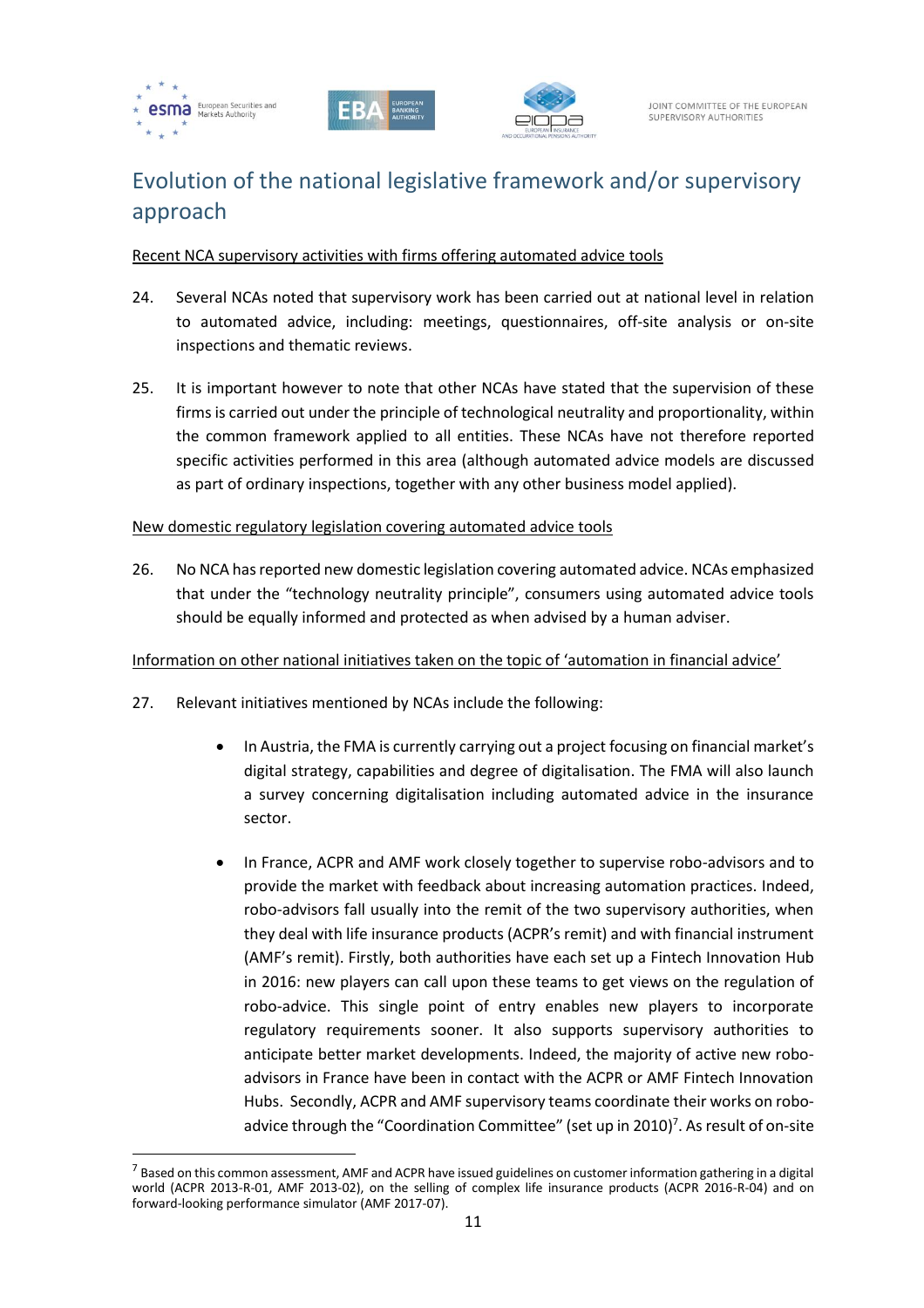





JOINT COMMITTEE OF THE EUROPEAN SUPERVISORY AUTHORITIES

inspections and of a joint working group on selling practices in a digital world, ACPR and AMF have observed that fully automated robo-advice was still very scarce. Most of misselling practices were actually observed for channels where both internet and phone were used. Thirdly, ACPR conducts a new Industry Task Force on artificial intelligence so as to address regulatory issues related to AI-algorithms. That type of algorithms like Machine-Learning algorithms could also be used for providing investment advice to customers in the future.

- In Germany, BaFin published in 2017 an article in its regulatory journal ("BaFin Journal"), where the guidelines of differentiation between automated "investment advice" (in the sense of MiFID II and German legislation respectively) and other automated investment services were explained<sup>8</sup>. BaFin has also established a dedicated section on its website for FinTechs; furthermore there are dedicated supervisors who focus on the supervision of certain firms, such as robo-advisors. Additionally, BaFin organises FinTech conferences which bring together representatives of the industry and its associations, the German Federal Ministry of Finance and BaFin. Finally, there are several information articles for consumers available on BaFin's website, which describe the risks and structures of automated financial services.
- In Hungary, the MNB has set up a special unit responsible for Fintech.
- In Ireland, the CBI issued a survey to regulated firms seeking information on the new and innovative products and services that have been offered or are in development in the Irish market for consumers in the digital financial services context. This survey was undertaken in order to inform the content of the Central Bank's Discussion Paper (DP7) on the Consumer Protection Code and the Digitalisation of Financial Services.
- In the Netherlands, the AFM published their View on Robo Advice in March 2018. With this report the AFM is clarifying the expectations it has regarding the further development of automated financial services, in particular concerning the quality of the services and the duty of care. The report is available in English.<sup>9</sup>
- In Luxembourg, the CSSF issued a communication on "Robo-advice" on 27 March 2018.<sup>10</sup> Moreover, the CSSF noted that a dedicated control plan for suitability assessment (when automated investment services are provided by firms) is currently under development in the On Site Department of the CSSF.

<sup>8</sup> The article *"Robo-advice - Automated investment advice in supervisory practice"* was also published in English on BaFin's webpage: [https://www.bafin.de/dok/9968210.](https://www.bafin.de/dok/9968210)

<sup>9</sup> <https://www.afm.nl/en/nieuws/2018/mrt/doorontwikkeling-roboadvies>

<sup>10</sup> [http://www.cssf.lu/fileadmin/files/PSF/Robo\\_advice\\_270318.pdf](http://www.cssf.lu/fileadmin/files/PSF/Robo_advice_270318.pdf)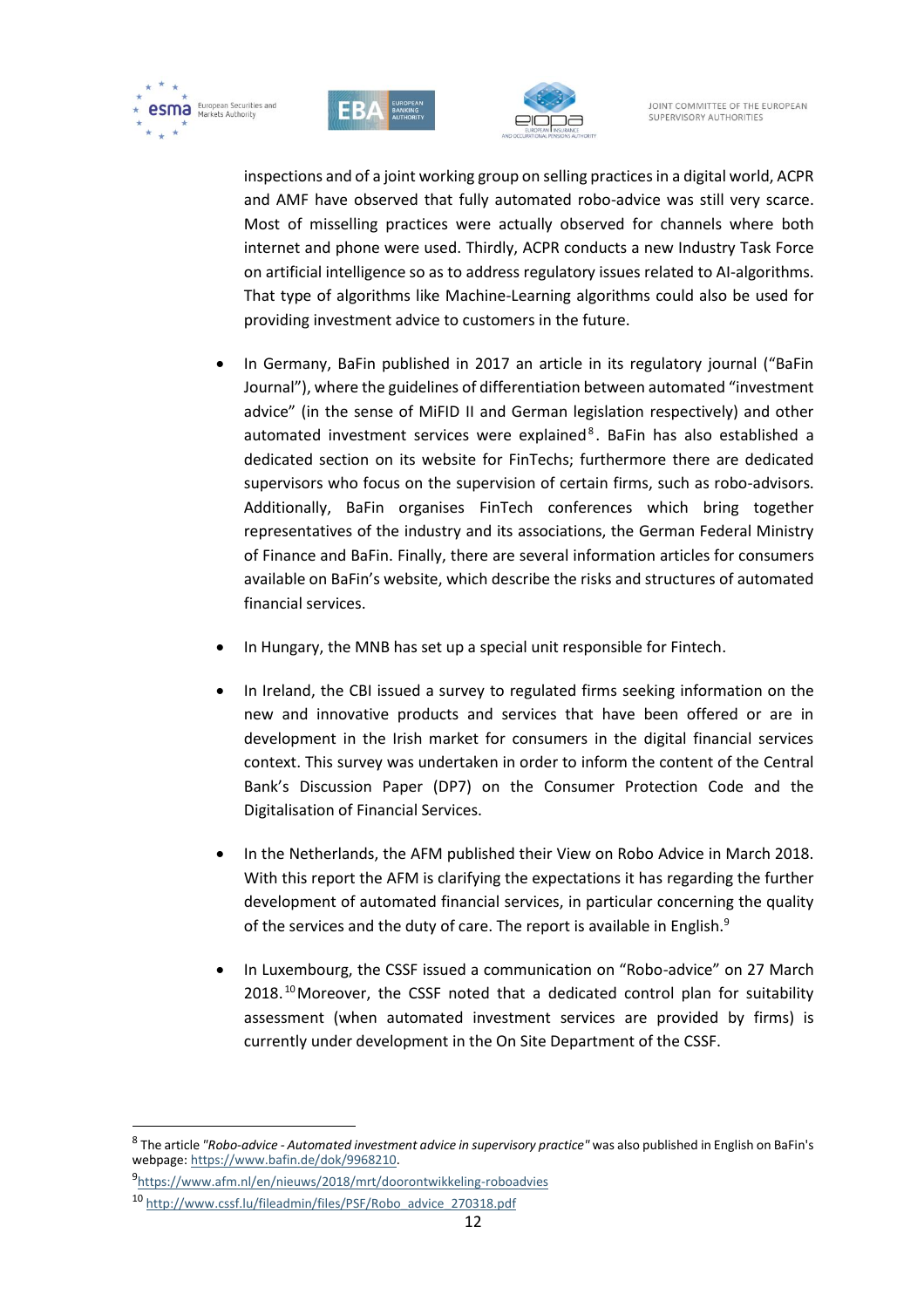





JOINT COMMITTEE OF THE EUROPEAN SUPERVISORY AUTHORITIES

- In Spain, BdE has recently created a new Associate Directorate General Financial Innovation and Market Infrastructures with the aim of monitoring and analysing financial market innovations.
- In Sweden, at the end of 2016, Finansinspektionen published a paper on automated investment advice (FI Dnr 16-19268). In the paper, Finansinspektionen took a positive stance to the developments that were occurring, but also emphasised that the interests of the client must remain at the centre of the development. The report followed a FI Forum with 350 participants, where Finansinspektionen communicated important issues and discussed automated investment advice with participants from the market.
- In the UK, the FCA launched "The Advice Unit" in 2016. The Advice Unit provides regulatory feedback to firms developing automated models to deliver lower cost advice and guidance to consumers. Furthermore, the UK - FCA published some guidance for firms seeking to develop automated or partly-automated advice services. This guidance is intended to help firms develop compliant new models and to remind them that the regulator expects firms using automation to meet the same regulatory standards as traditional advice channels (FG17/8).<sup>11</sup> In addition, in May 2018 the FCA published findings from a supervisory review of a sample of firms offering automated online discretionary investment management and retail investment advice exclusively through automated channels.

## Risks and benefits of automation in financial advice

Analysis whether risks and benefits identified in the 2016 ESA Report are still valid

28. Most NCAs confirmed that risks and benefits identified in the 2016 ESA report are still valid. It is interesting to note that one NCA stated that some robo-advisors are currently losing money, facing economic difficulties. This NCA noted that this may lead to the development of more aggressive business and marketing strategies to attract customers implying a higher risk for them.

#### Evolution of the market of automated financial advice

29. One NCA noted that some of the automated services provided have similarities to licensed services. This implies that firms providing automated services must carefully assess the applicability of relevant laws and regulations to the services they are providing.

## Portfolio management

1

#### Evolution of the market of automation in the service of portfolio management

<sup>11</sup> <https://www.fca.org.uk/publication/finalised-guidance/fg-17-08.pdf>